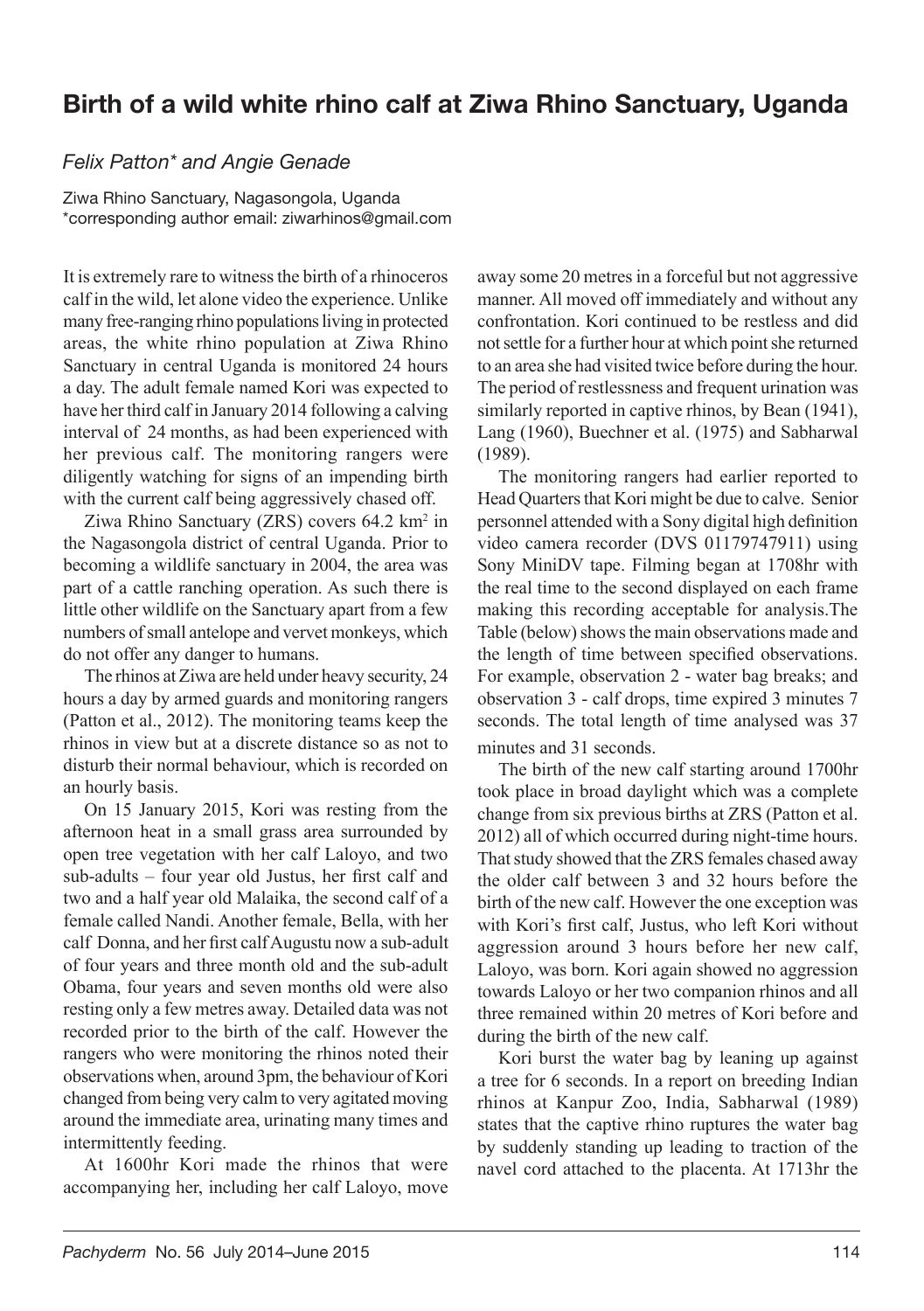Table 1. The time between main observations of the birth of a wild white rhino calf at Ziwa Rhino Sanctuary

| 17:09:20 | Water bag in view      | $\mathbf{1}$ |
|----------|------------------------|--------------|
| 17:10:33 | Water bag breaks       | 2            |
| 17:13:40 | Calf drops             | 3            |
| 17:14:38 | First movement         | 4            |
| 17:16:44 | First attempt to stand | 5            |
| 17:16:52 | First wriggle movement | 6            |
| 17:33:17 | First time standing    | 7            |
| 17:34:49 | First time staggering  | 8            |
| 17:48:09 | First suckle           | 9            |
| 17:51:11 | First walk             | 10           |
|          |                        |              |

1 min 13 sec



calf dropped and lay still for 58 seconds before its first movement which was to shake its head after which its main actions were to move by wriggling, attempting to stand, standing, walking by staggering, its first suckling and its first true walk.

The first time the calf attempted to stand was 3 minutes and 4 seconds after the birth. Buechner et al. (1975) reported the first time an Indian rhino calf started to struggle was after 5 minutes. Kori's calf attempted to stand a further fifteen times over a 16 minute and 33 second period. Bean (1941) reportedthat a captive white rhino calf stood within 5 minutes while a new Indian rhino calf took 24 minutes before standing (Lang 1960) and Buechner (1975) recorded 105 minutes. In all the attempts to stand by Kori's calf, it raised the front legs but collapsed as it tried to stand

on its rear legs. The first completed standing was with the front legs in the correct position while the rear legs were extended backwards.

During the period that the calf failed to stand, it moved its position by wriggling around on its stomach. It only did so to change the direction it was facing. It did this action seven times.

Laloyo became interested in the new calf, her sister, 2 minutes and 53 seconds after the birth and walked towards it. Kori moved to block her way but then turned aside to let the calf and Laloyo meet. The calf wriggled 90 degrees to face the head of Laloyo and the two smelled each other. After a total of one minute, Kori decided to move Laloyo away from the calf by standing between the two but with Layolo and Justus standing only a few metres away.